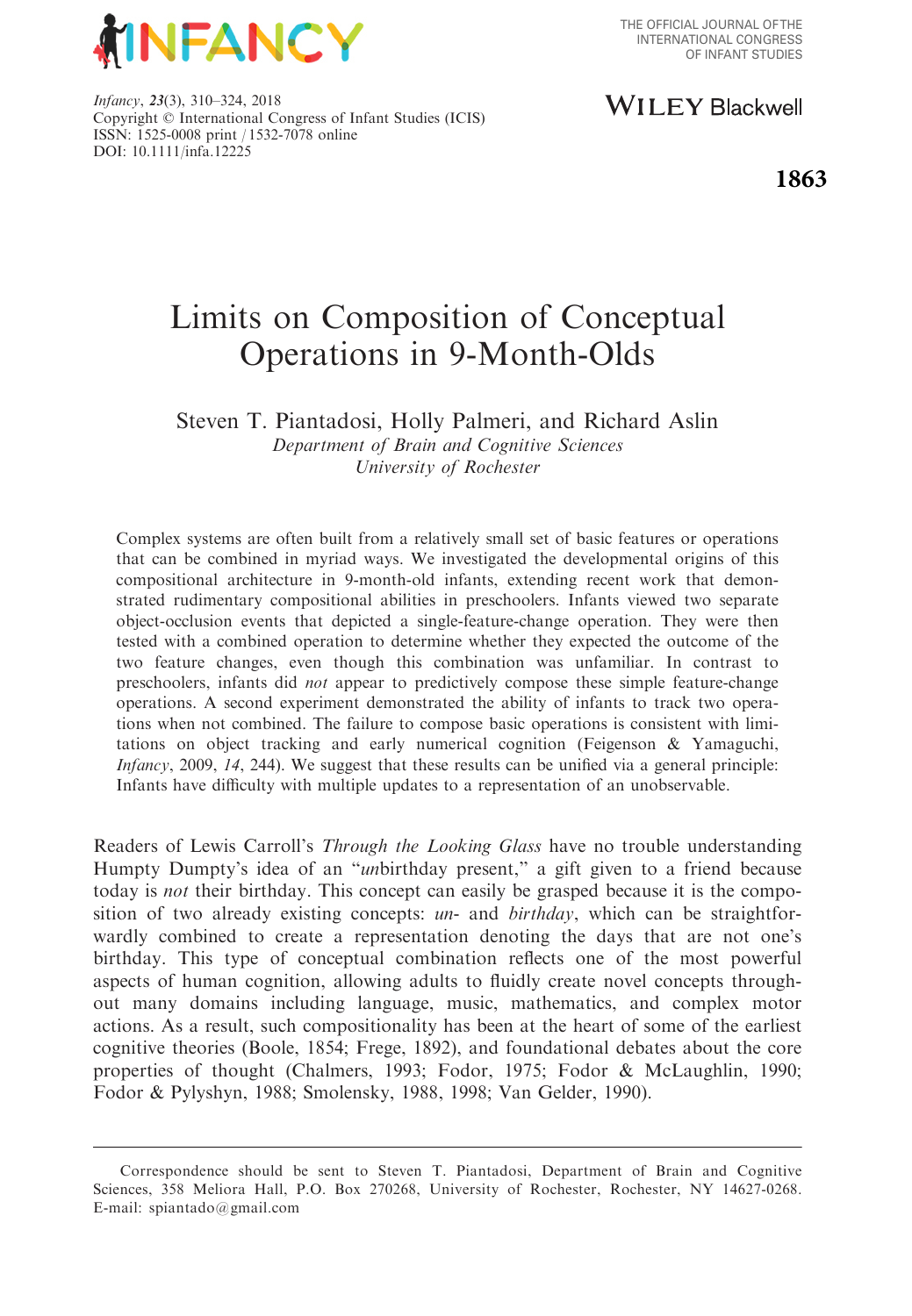Despite the importance of compositionality, little work has empirically investigated its origins in human development. In particular, it is not known how early learners have access to compositionality as a tool for building new representations—at what age may concepts be productively combined? At the same time, compositionality has often been assumed in computational models as the core generative mechanism for sophisticated conceptual structures, such as knowledge of number, magnetism, or word meanings (Goodman, Tenenbaum, Feldman, & Griffiths, 2008; Goodman, Ullman, & Tenenbaum, 2009; Katz, Goodman, Kersting, Kemp, & Tenenbaum, 2008; Kemp, Goodman, & Tenenbaum, 2008; Piantadosi, 2011; Piantadosi & Jacobs, 2016; Piantadosi, Tenenbaum, & Goodman, 2012; Siskind, 1996; Ullman, Goodman, & Tenenbaum, 2010). Such models allow learners to operate over a computationally rich hypothesis space by positing that complex computations are built by composing simpler operations.

In this compositional framework, concepts have their origin in a set of "built-in" primitives that are common to all human learners and from which all other concepts are ultimately derived. Of course, there is substantial debate about what these primitives are, ranging from rather rich representations, to a handful of specialized domains (Spelke & Kinzler, 2007) or operations (e.g., Chomsky, 1995), to quite rudimentary biases for attention and learning (Aslin & Newport, 2012; Endress & Bonatti, 2007). What is undeniable is that even the most radical empiricist must posit a set of primitives, such as reward, comparison, or memory decay, to account for the acquisition of concepts.

Recent work with preschoolers (Piantadosi & Aslin, 2016) showed that by age 3.5– 4.5 years, children *are* able to predictively compose two novel operations. Children (mean age 50.9 months, range 42.9–53.9) were trained on two individual operations, represented as object occluders that changed the features of objects passing behind them. After reaching a training criterion for each single-feature operation, they were tested on their predictions about the outcome of objects that passed behind both occluders—undergoing both operations—without being visible between occluders. This task used a touch screen interface where children had to select what the object would look like when it came out from two occluders, choosing out of four possible options. We will use the mathematical notation of *functions* to describe these operations and their composition. Thus, in the training phase, preschoolers saw two separate functions,  $f(x)$  and  $g(x)$ , and in the testing phase, they saw a novel composition of functions,  $f(g(x))$ .

Preschoolers' performance in this task was well-above chance but also far from ceiling: They gave the correct answer to two binary feature changes about 50% of the time, with a chance rate of 25%. However, this accuracy on predicting  $f(g(x))$  was about the same as their accuracy on learning just  $f(x)$  and  $g(x)$  alone. Performance was influenced by training time and accuracy, but not by demographic predictors such as age and sex. These results indicate that by approximate 4-years-old children are able to accurately predict the outcome of compositions of functions after having been trained only on the pieces.

In the present series of studies, we extend these investigations of preschoolers' knowledge of conceptual composition to infants to investigate the developmental origins of this ability. The sense of *compositionality* that we consider is analogous to the case of preschoolers, where infants are shown two operations separately and their looking patterns are used to index what they expect when those two operations are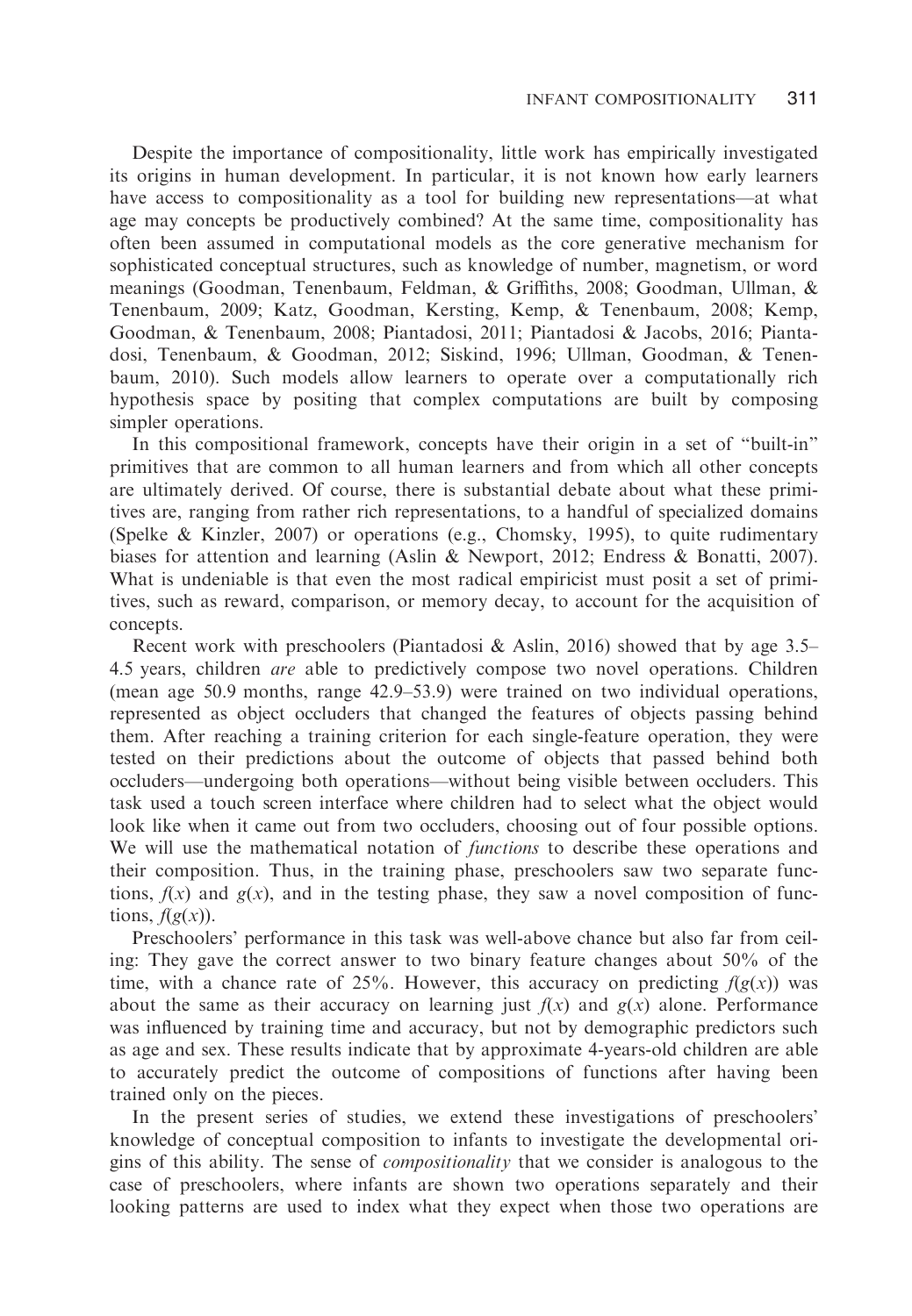combined, with the outcome of the first not visible until the second has applied. The experiments therefore ask whether infants' representation of a latent outcome (e.g., g (x)) can then be used as input to a second function, f, forming  $f(g(x))$ . Note that in general, this ability will not be independent of their representational and memory capacities for these functions. We show that at age 9 months of age, infants do not show behavior consistent with correct predictions of function compositions. Experiment 1 demonstrates that infants show looking time patterns consistent with implicit belief that only the second of two functions applied to the object. In mathematical notation, they act as although the composition  $f(g(x)) = f(x)$ . In Experiment 2, we show that this failure is likely *not* due to an inability to track two operations  $(f(x))$  and  $g(x)$ ), simultaneously. Infants exhibit looking patterns consistent with learning two separate object transformations, suggesting that their difficulty lies in the process of combination itself.

# EXPERIMENT 1: INFANTS FAIL TO CORRECTLY COMPOSE FUNCTIONS

Infants were presented with two boxes that each depicted an operation on a moving object. Figure 1a shows the setup of the experiment. This display contained four elements: a novel object for each trial (here, a knobby circle, on the left), a primary occluder (long gray rectangle) and two "operators" (boxes with red and dotted icons) which "paint" their features onto any object that passes behind the occluder while the operator icon was present. The leftmost (red) operator is considered the "first" because it is the first that the novel object passes behind when it moves to the right.

In a single trial, infants observed the first (here red) operator slide onto the long occluder. The object then travelled (here from the left) behind the occluder and



**Figure 1** Stimuli for Experiment 1. An object appears to the left of a long occluder (a). Infants are shown that when the "red" box is in place, it changes the object's border color (b). When the "dotted" box is in place, it adds dots to the center (c). After familiarization with these two operations, the test of compositionality is what outcome infants expect when both boxes apply (d).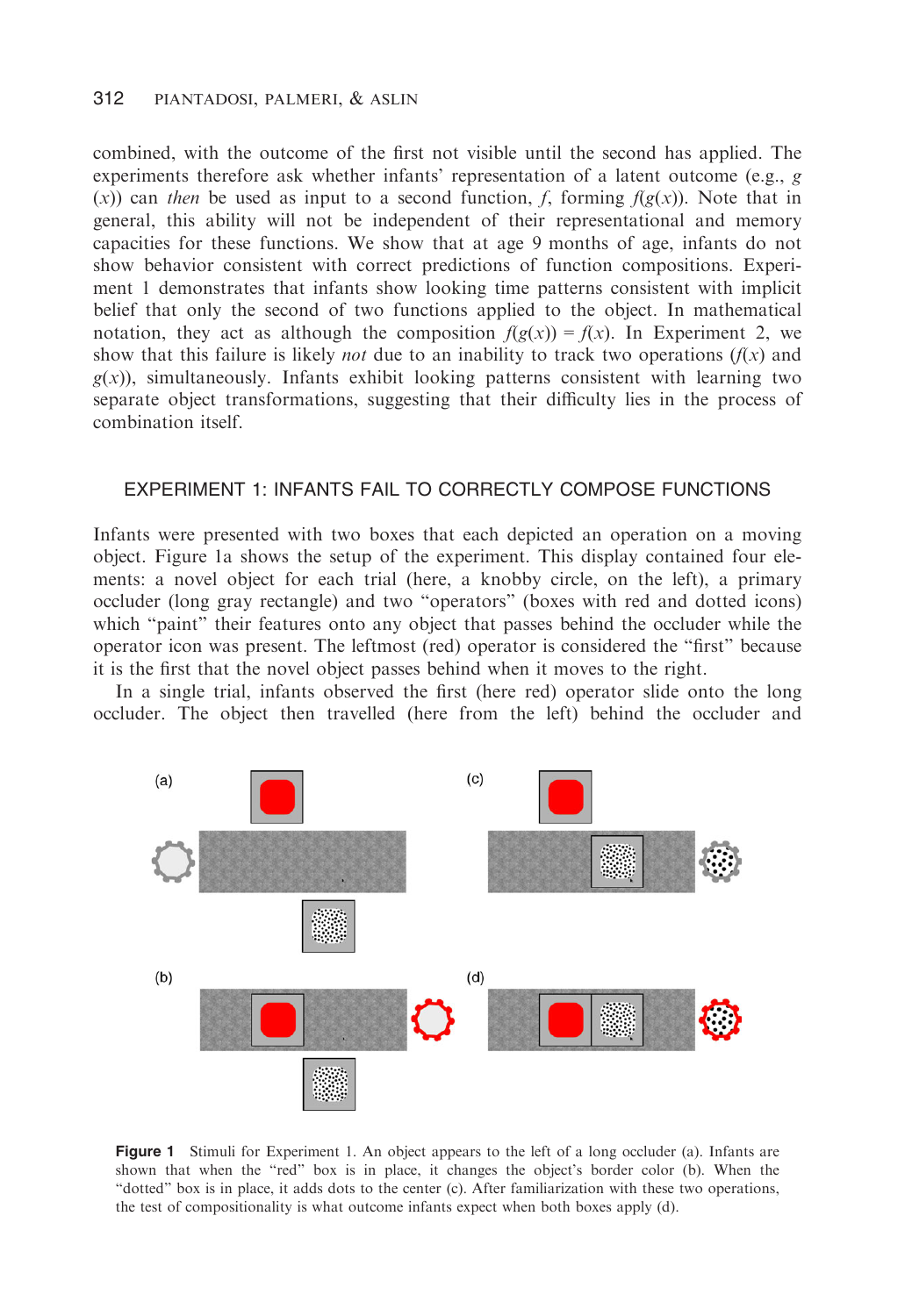emerged on the right with the operation applied (Figure 1b), where it wiggled briefly. Next, they observed the red operator slide off the occluder into its starting position, and the dotted operator slide into place on the occluder. A new object appeared on the left, the dotted operator moved into place on the occluder, and the object went behind the occluder, emerging on the right with dots (Figure 1c). The large gray occluder (Figure 1a) ensures that the moving object is hidden for the same amount of time regardless of how many operators are "active."

These displays were used to familiarize infants to each of the two operators immediately before each critical test trial. The key display consisted of both operators sliding into position on the occluder (Figure 1d), suggesting that both operators should apply. Infants observed the object pass behind both operators and appear with one of three possible outcomes: Only the first operator has applied ("First," same outcome as in 1 (b)), only the second operator has applied ("Second," same outcome as in 1(c)), or both operators have correctly applied ("Correct," shown in  $1(d)$ ). Each of these displays continued to show the object moving back and forth with the same outcome until infants terminated attention by looking away from the display for more than 2 sec. The amount of time spent looking at these three critical test trials was the dependent measure used to infer implicit knowledge of compositionality.

Figure 2 shows hypothetical outcomes for each of the three test conditions if infants based their expectations about the object's transformation behind the occluder on one of three implicit hypotheses: (a) that only the first operator applied, (b) that only the second operator applied, or (c) that both operators applied (i.e., the correct composition). Under the assumption that infants will look the longest to unexpected events and the least to expected events, Figure 2 illustrates that the most expected outcome is the "First" operator in (a), the "Second" operator in (b), and the "Correct" combined operators in (c). In addition, because the combined operators include a feature change consistent with either the "First" or the "Second" operator, infants who only applied a single operator should find the "Correct" combined operators as less unexpected than the wrong single operator. For example, if the two operators were red and dots and you saw red+dots as the outcome, but you expected only red as the outcome because it was the first operator, then you would be less surprised by red+dots than by dots alone (without red). By determining which possible pattern of outcomes  $(a-c)$  in Figure 2 most closely captures infant behavior on the critical test trials, we can infer



Figure 2 Predicted looking time outcomes under the assumption that looking times are shortest to expected outcomes. Each subplot corresponds to a logically possible expectation infants might have about observed compositional trials: (a) expecting only the first function to apply in compositional displays, (b) expecting only the second, or (c) expecting the correct composition.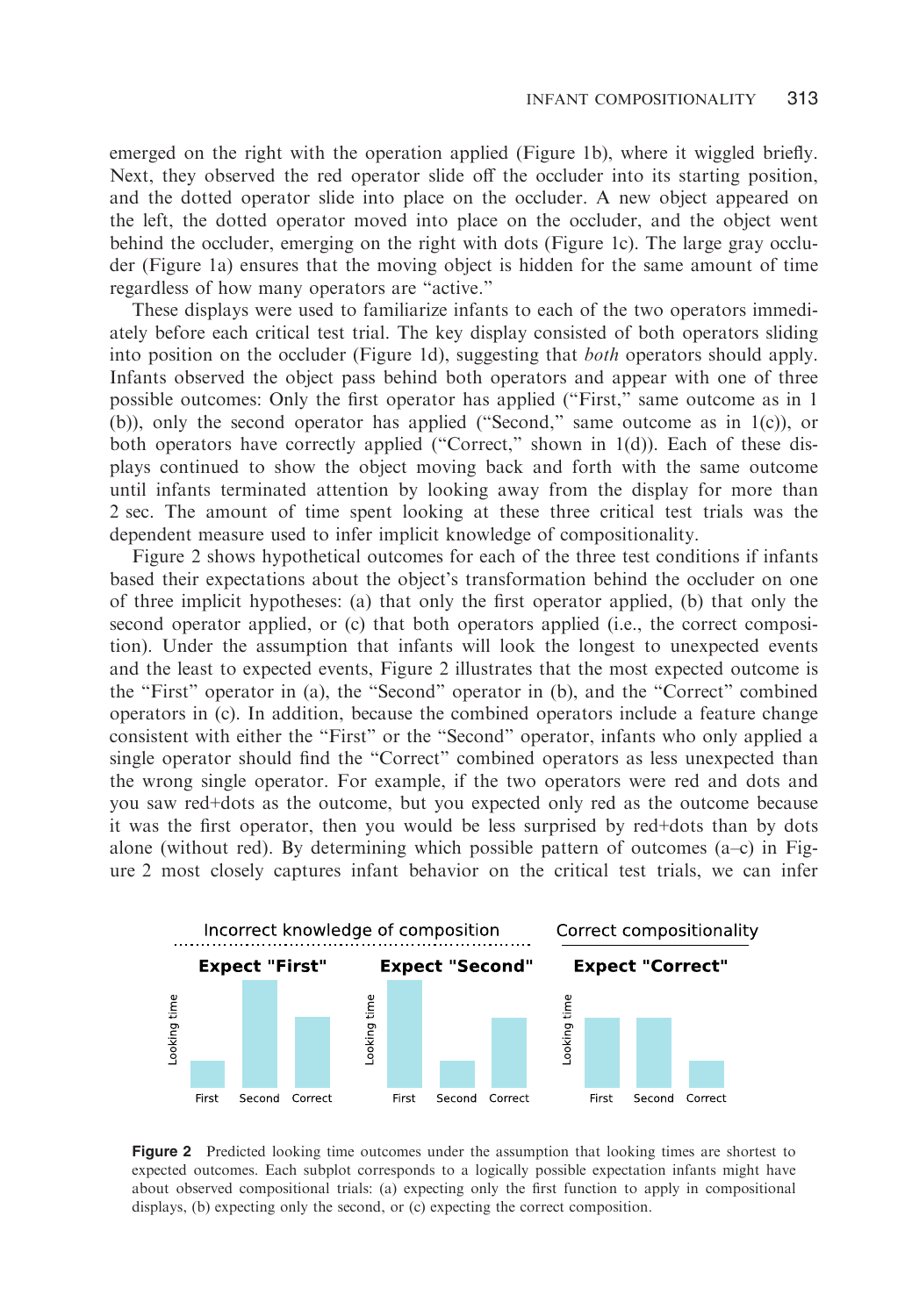which types of outcomes they expect from compositional displays. In this way, the experiment tests compositionality against strong alternative expectations (i.e., first or second operators), and failures of compositionality result in statistically nonnull patterns of looking times.

#### **Participants**

A total of 33 infants were run in Experiment 1. Trials that terminated before the critical object was revealed were removed as the participants did not observe the critical outcome. This resulted in effective removal of two subjects due to zero remaining data. Beyond these cases, no infants were removed due to fussiness or failure to attend to the stimuli. Overall, this resulted in an average of 5.35 critical trials for each infant.

This study was conducted according to Declaration of Helsinki guidelines, with written informed consent obtained from a parent or guardian for each child before any assessment or data collection. All procedures involving human subjects in this study were approved by the Research Subjects Review Board at the University of Rochester.

## **Methods**

After each infant arrived in the lab, they were seated on their parent's lap approximately 48 inches in front of a 42-inch wide-screen plasma monitor. Displays consisted of simple animations created and displayed in Kelpy, a free and open source kid experimental library in Python (Piantadosi,  $2012$ )<sup>1</sup>. For each infant, the particular color, pattern, and order of these operations were fixed throughout the experiment. Soft instrumental accordion music<sup>2</sup> was played during the experiment to help sustain attention and interest.

Individual infants were shown only two functions (e.g., "red" and "dots," as in Figure 1a). To keep the number of conditions low, we manipulated the outcome (Correct/ Function 1/Function 2) partially across subjects, such that each infant either saw Correct and Function 1 as the possible outcomes, or Correct and Function 2. This kept the number of conditions to two for each infant. Trials were presented in blocks of the two conditions. The specific operations and their order of application were consistent across trials for each infant, and randomized across infants. Each trial used a different randomly chosen object from a set of four simple geometric shapes.

Infant look-aways from the display were monitored by video and coded in real time using Kelpy by lab staff blind to the experimental condition and current display. Lookaways more than 2-sec terminated the trial, at which point an attention-getter was redisplayed before a new trial began. Sessions were terminated when infants demonstrated a loss of interest in the experiment.

### **Results**

Looking times in the experiment exhibited significant outliers, ranging between 0.08 and  $61.94$  sec (mean  $= 11.71s$ ). To handle this, outliers were removed using a repeated

<sup>&</sup>lt;sup>1</sup>Experimental code is available from the first author.

<sup>&</sup>lt;sup>2</sup> Composed by Yann Tierson for the movie  $Am'elie$ .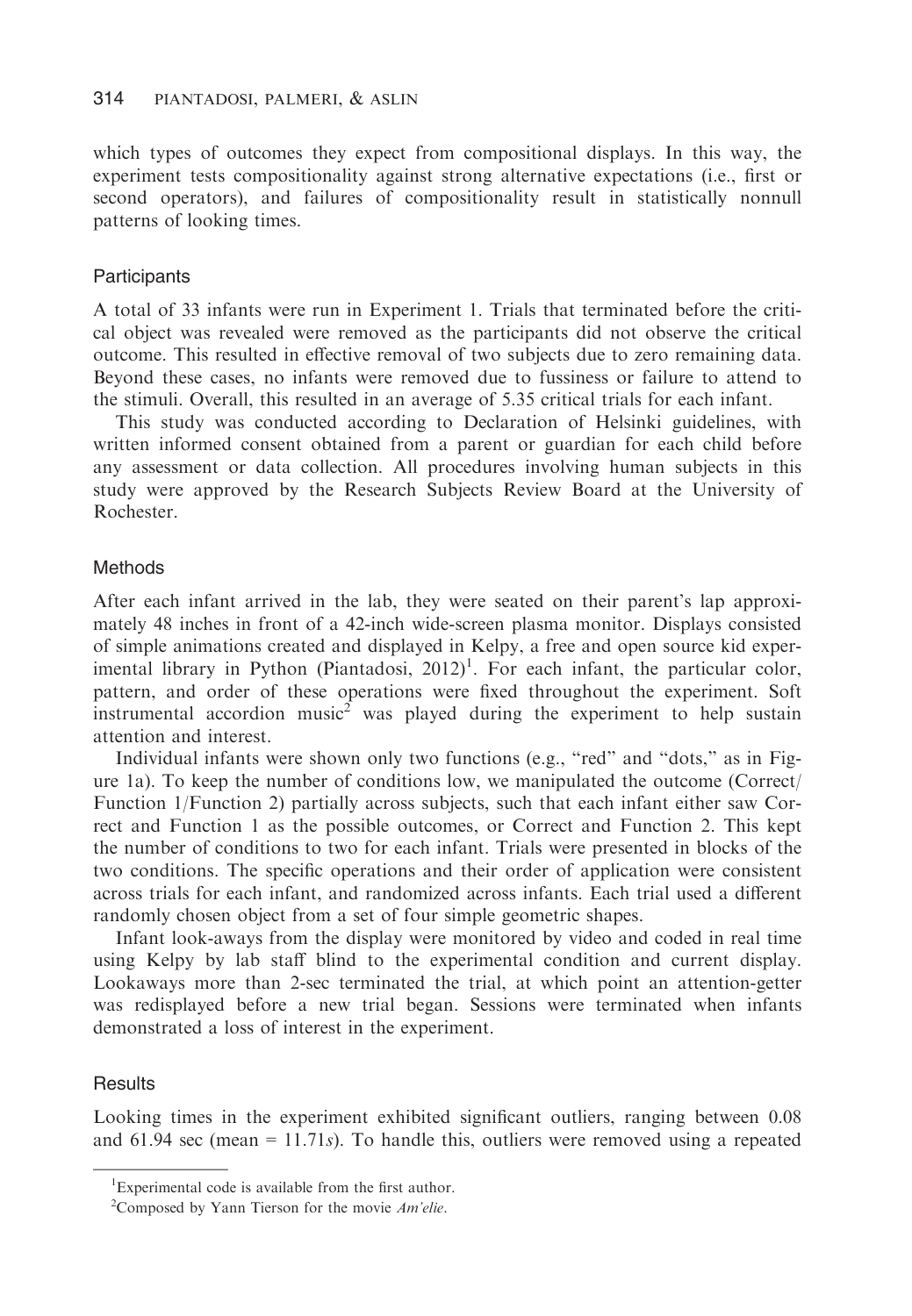Grubbs test (Grubbs, 1950) in each condition, removing 9% of the total trials collected.

Figure 3 shows infants' mean (bars) and median (triangle) looking times to each critical test condition, aggregating by subject. Individual subject means are shown as black dots. This figure shows that 9-month-old infants exhibit their lowest looking time when the outcome is the second function. Under a simple linking function where increased looking times correspond to greater "surprise," the results indicate that infants expect that the combination of two operations will yield an outcome where only the second one has applied.

We analyzed the data using a mixed-effect linear regression (Gelman & Hill, 2007) with main effects of trial and pattern-versus-color, as well as random intercepts by subject, the maximal random effects structure justified by the data. This analysis first reveals an overall (omnibus) main effect of condition, indicating that looking times vary significantly between the three critical test conditions ( $\chi^2$  = 18.2, p = .0001). The looking time to the second function outcome is significantly less than to both the first function outcome ( $\beta$  = 10.7,  $SE = 2.4$ ,  $t = 4.5$ ,  $p < .001$ ) and the correct outcome  $(\beta = 5.7, \, SE = 2.0, \, t = 2.87, \, p = .005)$ . Additionally, looking times to the correct



Figure 3 Infant looking times *after* the critical object reveal when both operators are applied (i.e., Figure 1d). Bars show condition means (mean of subject means) and standard errors on the raw data, points show individual infants, and triangles show the median looking times. Note that the error bars shown here are conservative as they do not reflect within-infant aspects of the design.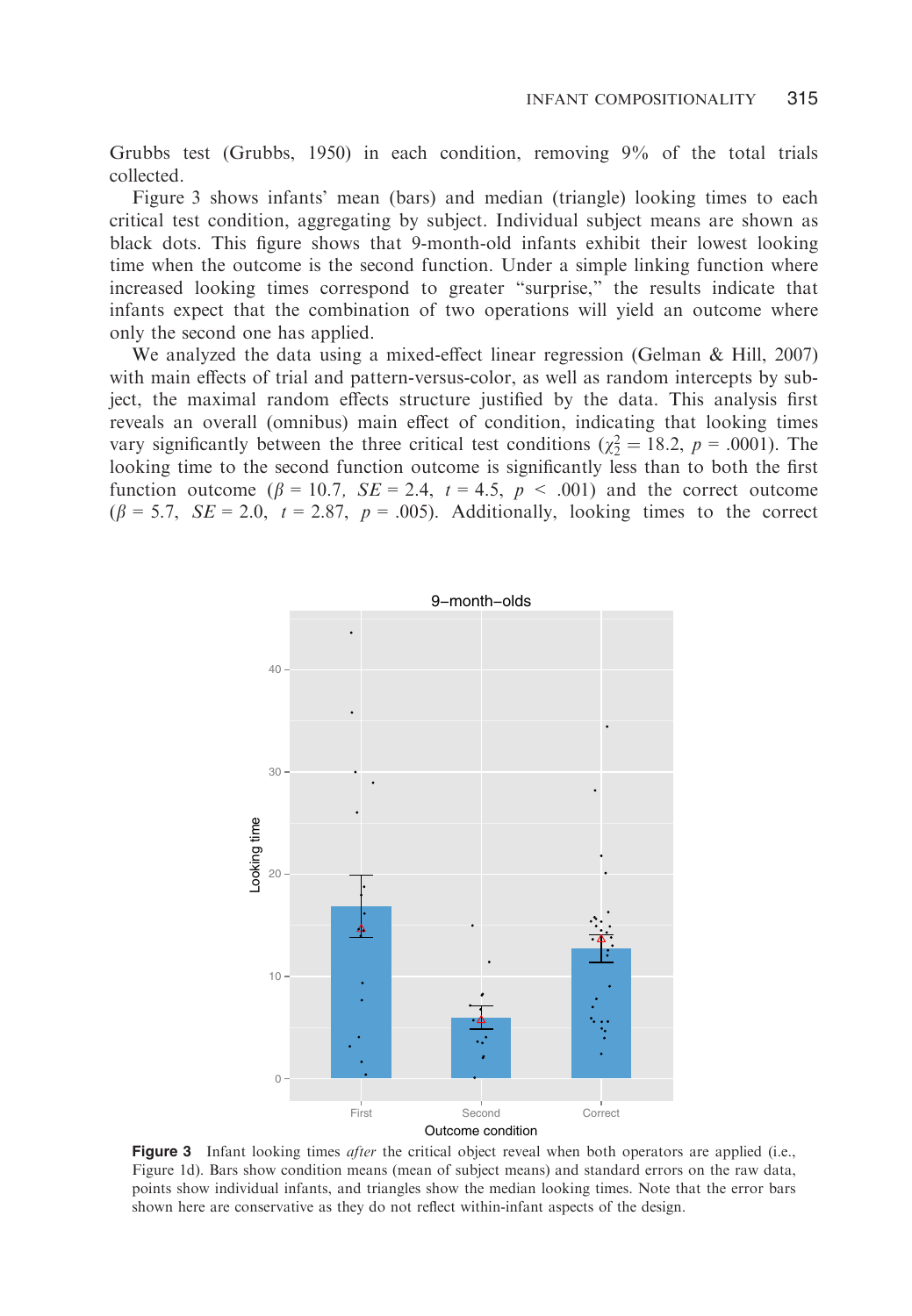outcome are significantly less than those to Function 1 ( $\beta$  = 5.0,  $SE$  = 2.1,  $t$  = 2.4,  $p = .02$ ).

This regression also included an effect of (standardized) trial number, which was statistically significant ( $\beta = -2.6$ ,  $SE = 0.8$ ,  $t = 3.1$ ,  $p = .002$ ) with a trend such that infants look less for later trials in the experiment, likely indicating fatigue. Additional regression analyses revealed no effects of whether the first operator manipulated color or pattern ( $\beta$  = 1.8, *SE* = 1.7,  $t$  = 1.0,  $p$  = .32).

## **Discussion**

These results strongly suggest that infants do not automatically infer the correct composition of color and pattern feature-transformations. Instead, their looking time patterns are consistent with expecting the *second* function only to have applied to an object. Under the assumption that looking times relate simply to degree of nonexpectation, the rankorder of all bars in Figure 3 correspond to the "Expect Second" prediction shown in Figure 2. The "correct" outcome shares some features with the expectation of Function 2, as it has the expected dots in the middle (it also has an unexpected red border). The Function 1 outcome is least expected as it has none of the predicted features: a red border and  $no$  dots in the middle. Thus, while our findings represent a negative result with respect to the presence of compositionality, they are not statistically null and they show interpretable patterns according to the three possible predictions.

It is important to point out; however, that the relationship between looking times and expectation may not be monotonic. Kidd, Piantadosi, and Aslin (2012) present quantitative evidence for a U-shaped relationship between the stimulus "surprisal" and looking time. Thus, it is possible that any of the outcomes depicted in Figure 2 might be the "most expected" depending on where these conditions lie on the U-shaped curve. We note this as a theoretically interesting caveat to our preferred interpretation; namely that infants are biased to utilize only a single, final operator when an object undergoes a transformation. The U-shaped model is difficult or impossible to evaluate in the current situation because it requires a statistical model of expectation, $3$  which would be hard to construct for these displays without first knowing infants' compositional abilities. Additionally, it is possible—as in nearly all infant experiments—that low-level factors such as the perceptual complexity or difference from the starting object could drive increased looking times, particularly to the "correct" outcome. Our results are therefore suggestive of failure of compositionality, contingent only on our assumptions about how looking behavior relates to perception and prediction.

One potential concern with interpreting infants' failure to compose operations is that this may not be reflective of a compositional limitation per se, but could simply reflect an inability to manipulate and represent multiple functions. For instance, infants may have difficulty representing multiple object transformations regardless of whether or not they are composed. Perhaps infants can only track one transformation of objects, and their behavior on compositional displays simply reflects that limitation. In general, we believe this interpretation is unlikely because infants do not show nonsensical or null looking patterns as might be expected with catastrophic failures of representation (see, e.g., Feigenson & Carey, 2005). Instead, they exhibit looking patterns

 $3$ Kidd et al. (2012) used an ideal statistical learner of sequences.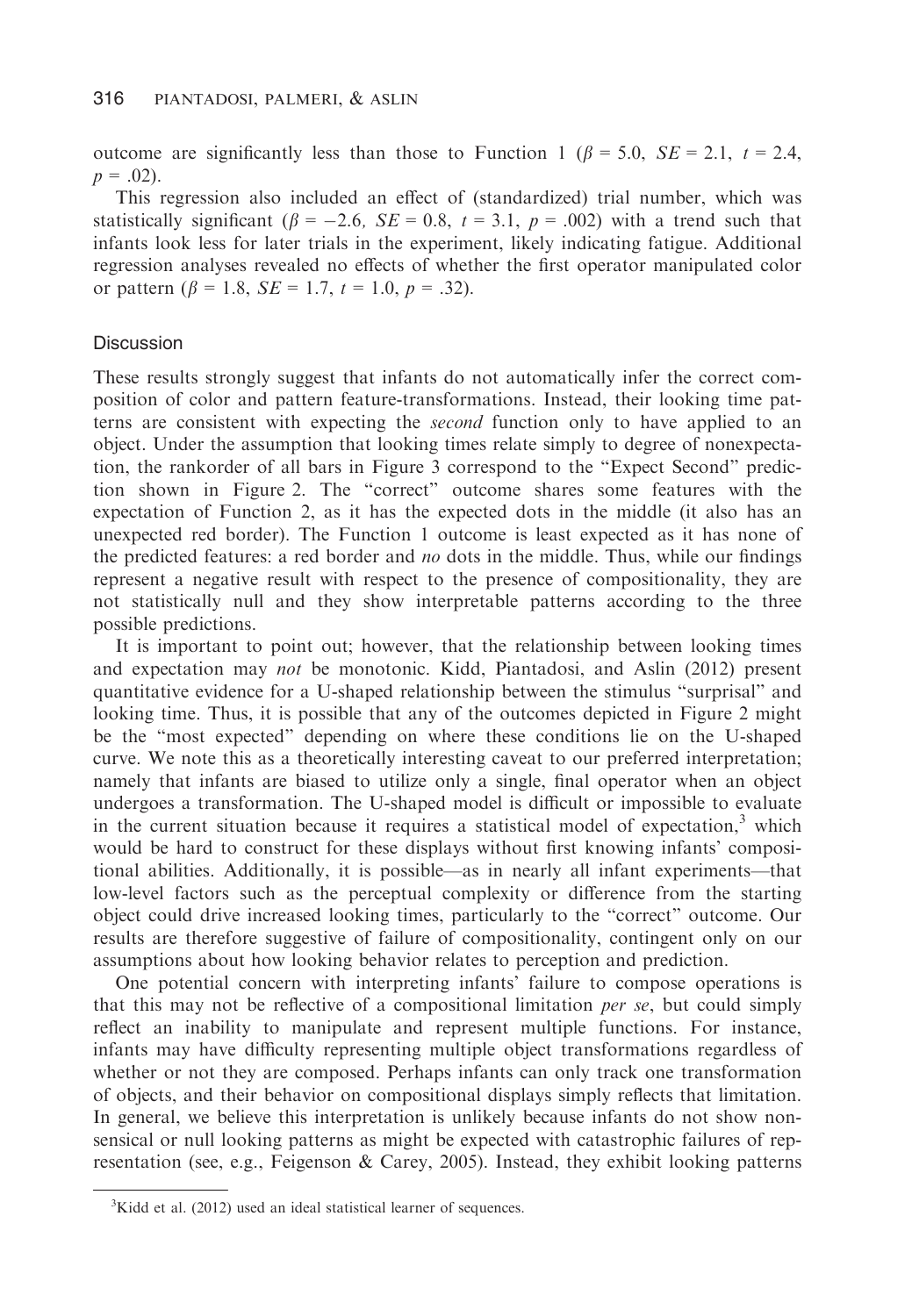matching a consistent expectation about the displays. However, to more strongly rule out an overall inability to represent two functions, Experiment 2 examines infants' ability to learn and represent two functions simultaneously, without composition.

# EXPERIMENT 2: INFANTS CORRECTLY REPRESENT TWO SEPARATE **FUNCTIONS**

Experiment 2 trained infants on two functions corresponding to the simple object feature changes used in Experiment 1 (color/pattern changes). Instead of testing on the composition of operations, infants were tested only on the individual functions (without combination) after the single-operation familiarization phase (see Figure 4). Success on this task would indicate that infants' failure in Experiment 1 is not due to limitations of tracking two object transformations, but rather to the process of combination itself.

# **Participants**

Thirty-two 9-month-old infants were run in Experiment 2 (mean age: 9.5 months, range 9.0–10.0 months; 17 females). Trials were removed where infants did not see the critical outcome (19% of trials), and outliers were again trimmed using a repeated Grubbs' test (5% of remaining trials), resulting in the effective removal of two infants.

This study was conducted according to Declaration of Helsinki guidelines, with written informed consent obtained from a parent or guardian for each child before any assessment or data collection. All procedures involving human subjects in this



Figure 4 Illustration of the logic behind Experiment 2. An object appears to the left, wiggles, goes behind an occluder, and emerges with a featural change (a, b), with training blocks randomly intermixed with each transformation type. The occluder cued whether the change affected the object's pattern or color. Testing trials in (c–f) evaluated expectations that some change would occur when objects passed behind each occluder.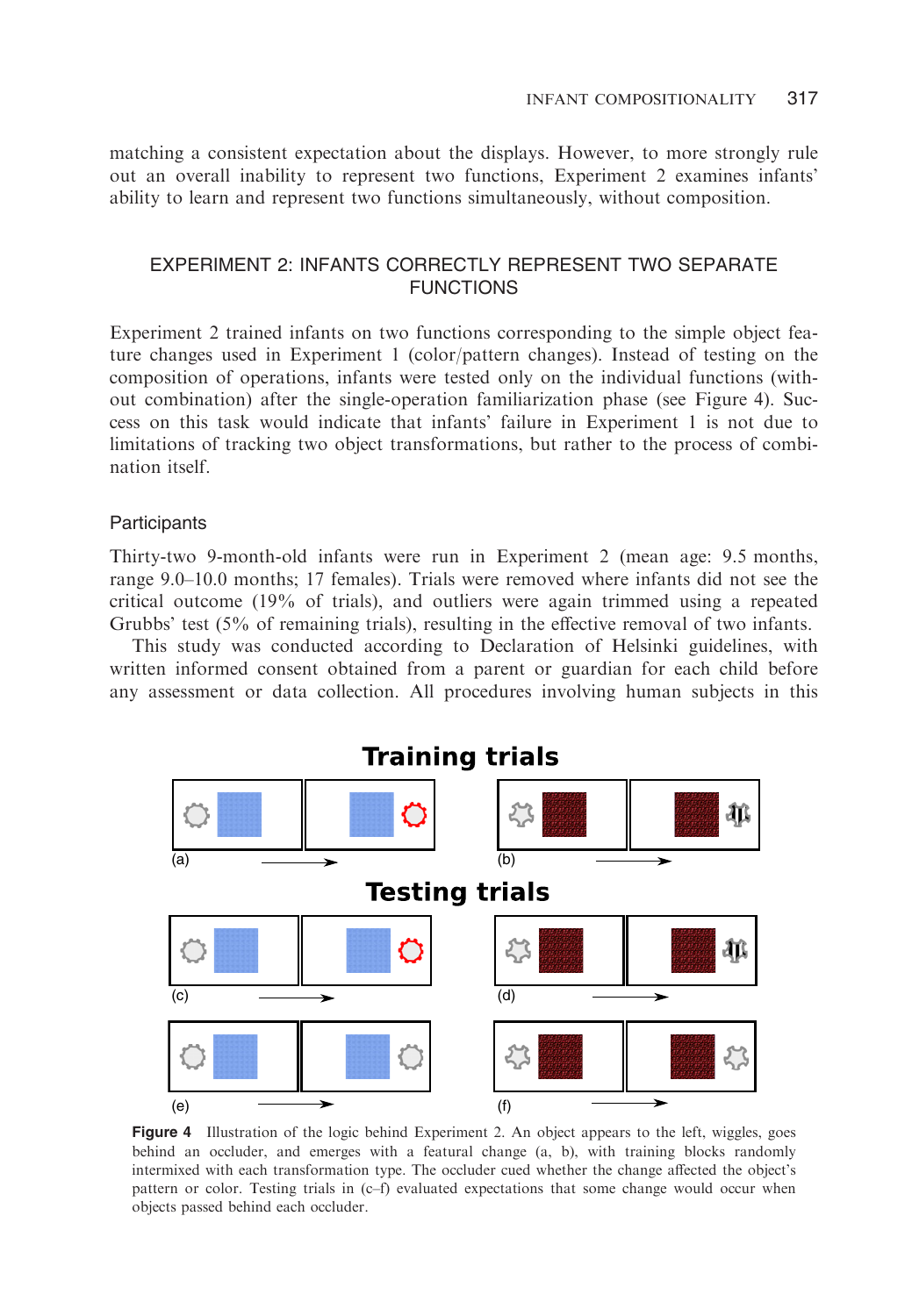study were approved by the Research Subjects Review Board at the University of Rochester.

#### Methods

Like Experiment 1, Experiment 2 showed infants two transformations: One object went behind the occluder and changed color, the other object went behind the occluder and changed pattern (Figure 1a). Unlike Experiment 1, the occluders used in this experiment did not have iconic patterns cuing the transformation. Instead, infants learned the operation performed by each occluder only by observing it act on a specific object. This provides a stronger test of infants' ability to represent arbitrary pairs of transformations during occlusion. Infants were first familiarized to the transformation performed on each object. To do this, they were shown two familiarization blocks in which each object was altered in appearance (color or pattern) 1-, 2-, and 3-times (presenting a total of 2 blocks  $\times$  3 trials  $\times$  2 objects = 12 total observations).

After this familiarization phase, infants observed up to five test blocks. In each test block, they were shown one correct trial for each transformation (cued by the occluder) and one incorrect trial for each transformation consisting of no transformation for each of the two transformations. This gave a total of four trials per block, balanced between those observed in familiarization and no change. These test blocks measured the expectations infants formed during familiarization: Would they distinguish "Correct" (expected) and "Incorrect" (unexpected) outcomes for both operators, after the brief familiarization phase? In both the training and test blocks, infants only saw objects pass behind a single occluder and they were never tested on compositions of functions.

The key dependent measure was infants' relative looking to the correct and incorrect outcomes in the switch (i.e., no change) blocks, after observing the familiarization trials. If infants are able to track both operators (e.g., object A results in the addition of red, object B results in the addition of pattern), they should distinguish these expected results from the unexpected result of no change in the object as it passed behind the occluder.

#### **Results**

The key comparison in Experiment 2 is between outcomes that are expected according to familiarization with those that are unexpected. Figure 5 shows these looking times, demonstrating a difference between expected and unexpected outcomes across the two operators (color and pattern). This difference is statistically significant under a mixedeffect linear regression using by-subject intercepts, the maximum random effects structure justified by the data  $(\beta = -1.96, \, SE = 0.8, \, t = -2.47, \, p = .01)$ . The regression found a significant effect of trial ( $\beta = -2.56$ ,  $SE = 0.42$ ,  $t = -6.1$ ,  $p < .001$ ), as well as a significant effect of whether or not the occluder manipulated a color or pattern  $(\beta = 2.08, \, SE = 0.93, t = 2.25, p = .02)$ , with longer overall looking times to pattern change outcomes.

For power, this primary analysis analyzed both operations (Color-versus-Pattern). However, it is also important to note that statistically significant results could in this analysis be due to averaging individual infants, each of whom only tracks a single operator. It is difficult to estimate each infant's behavior on both operators, as this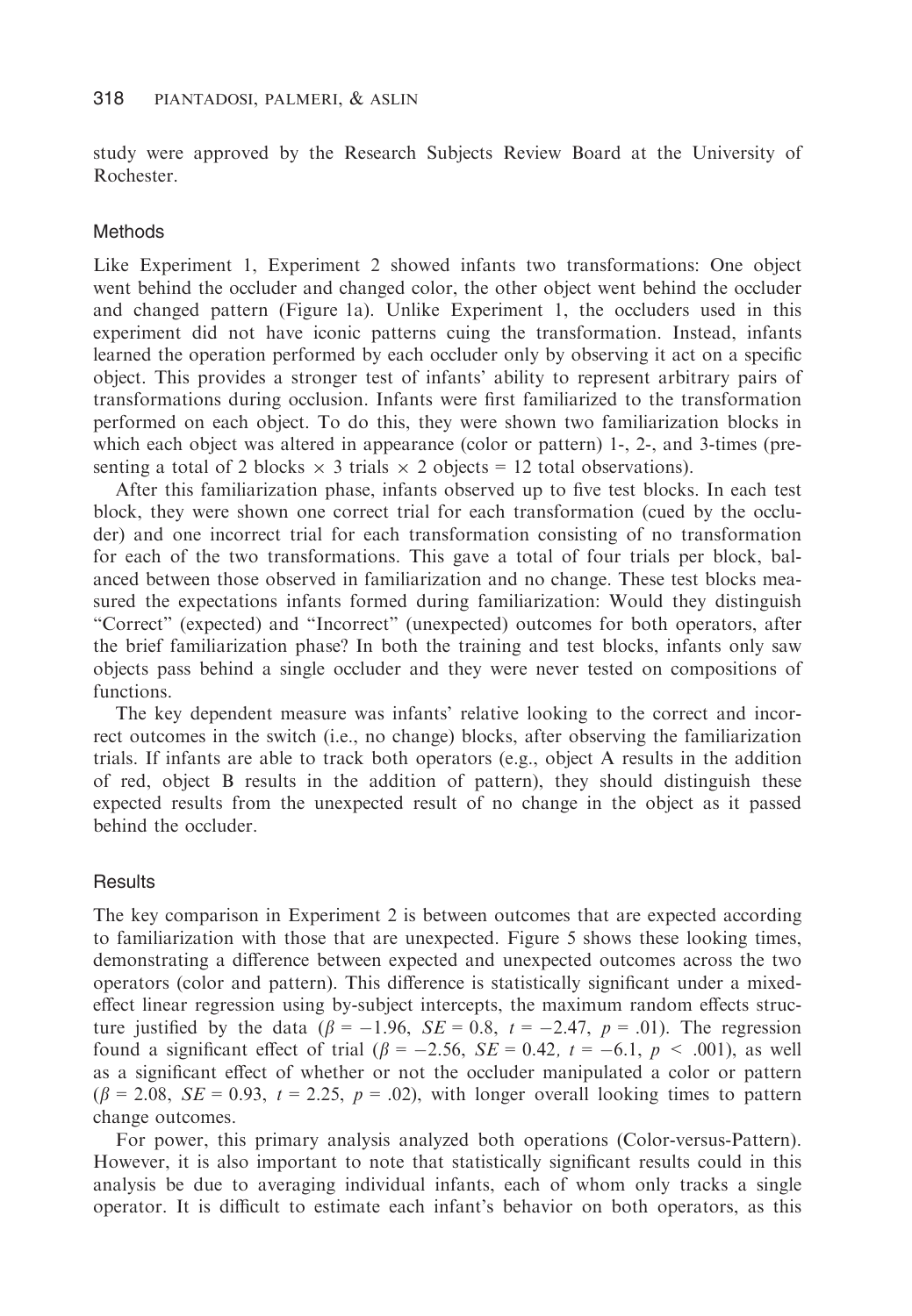

Figure 5 Nine month old looking times to expected and unexpected outcomes in Experiment 2. Bars show condition means (mean of subject means) and standard errors on the raw data, points show individual infants, and triangles show the median looking time. Note that the error bars shown here are conservative as they do not reflect within-infant aspects of the design.

would require comparison of conditions within each individual. However, we can test if there is statistical evidence for variability within individuals between conditions: Does each individual infant treat conditions differently? Our results show no hint of such a pattern, as tested by adding a factor for the operation being observed as an effect for each subject ( $\chi^2$  = 0.18, p = .91).

Similarly, there is no interaction between condition and occluder ( $\beta = 2.6$ ,  $SE = 1.7$ ,  $t = 1.5$ ,  $p = .13$ ), indicating that the effect of expected/unexpected outcomes does not depend on which operator is observed. These null results must be interpreted with care, but they do fail to provide evidence that infants differ between the two operators.

### **Discussion**

These results suggest that infants' failure to compose in Experiment 1 is not due to an overall inability to track two functional operations. Experiment 2 provides evidence that they can track two operations individually, as long as they are not asked to form expectations about their combination. However, it is important to note that the quality of their representation is not pinpointed by Experiment 2. For instance, infants could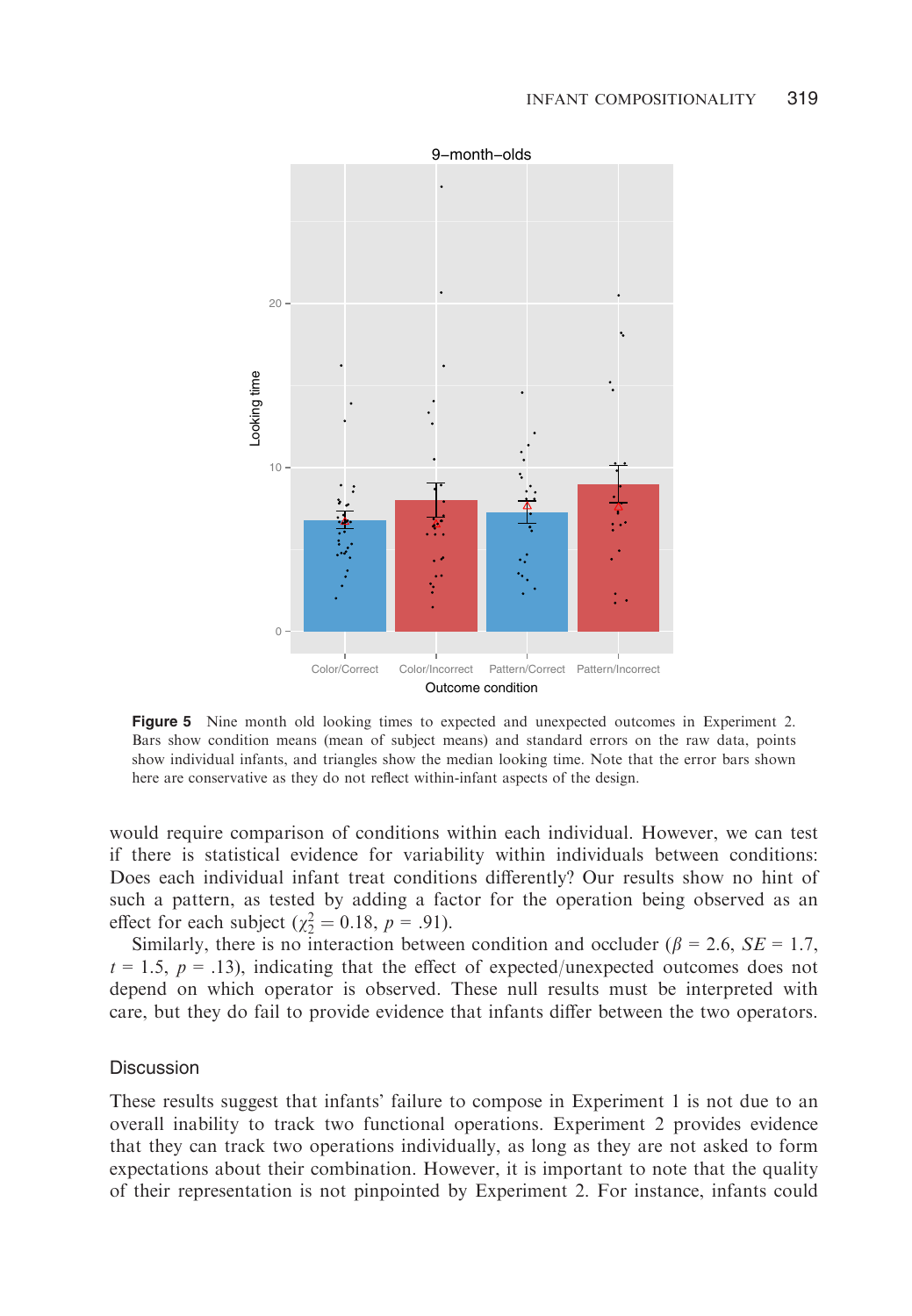have been only representing the fact that there was a change caused by each box; determining exactly what they represent about such featural changes will likely require a large series of experimental studies and controls. Nonetheless, representation of only the fact that there was a change predicts a different pattern of looking on Experiment 1: If so, we would have expected uniform looking to all of the outcomes as each includes a change. Thus, when the results of Experiments 1 and 2 are interpreted jointly, the findings are most consistent with the hypothesis that infants fail to compose, yet can form some kind of expectations about what single boxes do to objects.

These results also extend prior results on infants' object and feature tracking (Leslie, Xu, Tremoulet, & Scholl, 1998). Kaldy, Blaser, and Leslie (2006) found that 6-montholds notice a color but not luminance change to an occluded object, perhaps sometimes remembering an object without some of its features (Kibbe & Leslie, 2011). Our results here indicate that 9-month-olds can track that two changes occur, as well as operators that make those changes. In itself, this result is interesting in that it suggests that such operations can be acquired through observation throughout the course of a short experiment. This point is reminiscent of a distinction in computer science between languages that can manipulate functions like ordinary ("first class") objects (e.g., Scheme), and those that cannot (e.g., C++). Infants appear to be more like the former, able to in principle represent and manipulate not just objects, but operations themselves that transform other objects.

## GENERAL DISCUSSION

The results of the two experiments reported here are the first to explore the origins and limitations on conceptual compositionality in the first year of life. Although we found evidence that 9-month-olds can keep track of two independent operations during a series of occlusion events, they are apparently unable to combine these two operations in novel ways. However, we must note several caveats with generally interpreting these negative results. First, our experiments probed one specific type of compositionality: The behavior of operators that change visible features of an object. Many of the learning models that motivated this research use compositionality as a mechanism to generate hypotheses for a statistical learner. It is possible that learners are able to implicitly combine concepts to explain data, while still failing the more explicit, predictive type of compositionality observed here. However, these results are not straightforwardly consistent with the strongest flavors of compositional cognitive theories, in which function combination is active from a very young age, providing a powerful and productive system for creating new representations.

It is interesting to compare these results to Piantadosi and Aslin (2016)'s study with similar stimuli on 3–4-year-olds. There, children's incorrect responses were focused on trials where the same dimension changed twice—that is, where one occluder changed the pattern feature and the second one changed it back. Moreover, when children made errors, they were more likely to give incorrect responses that matched the *second* occluder, meaning that they often acted as **although** the first occluder did not apply  $(f(g(x)) = f(x))$ . This pattern is the same as the one we propose to explain the present infant looking patterns and thus or and might reflect a general tendency or limitation that interferes with compositional reasoning in these tasks, persisting in some through the preschool years.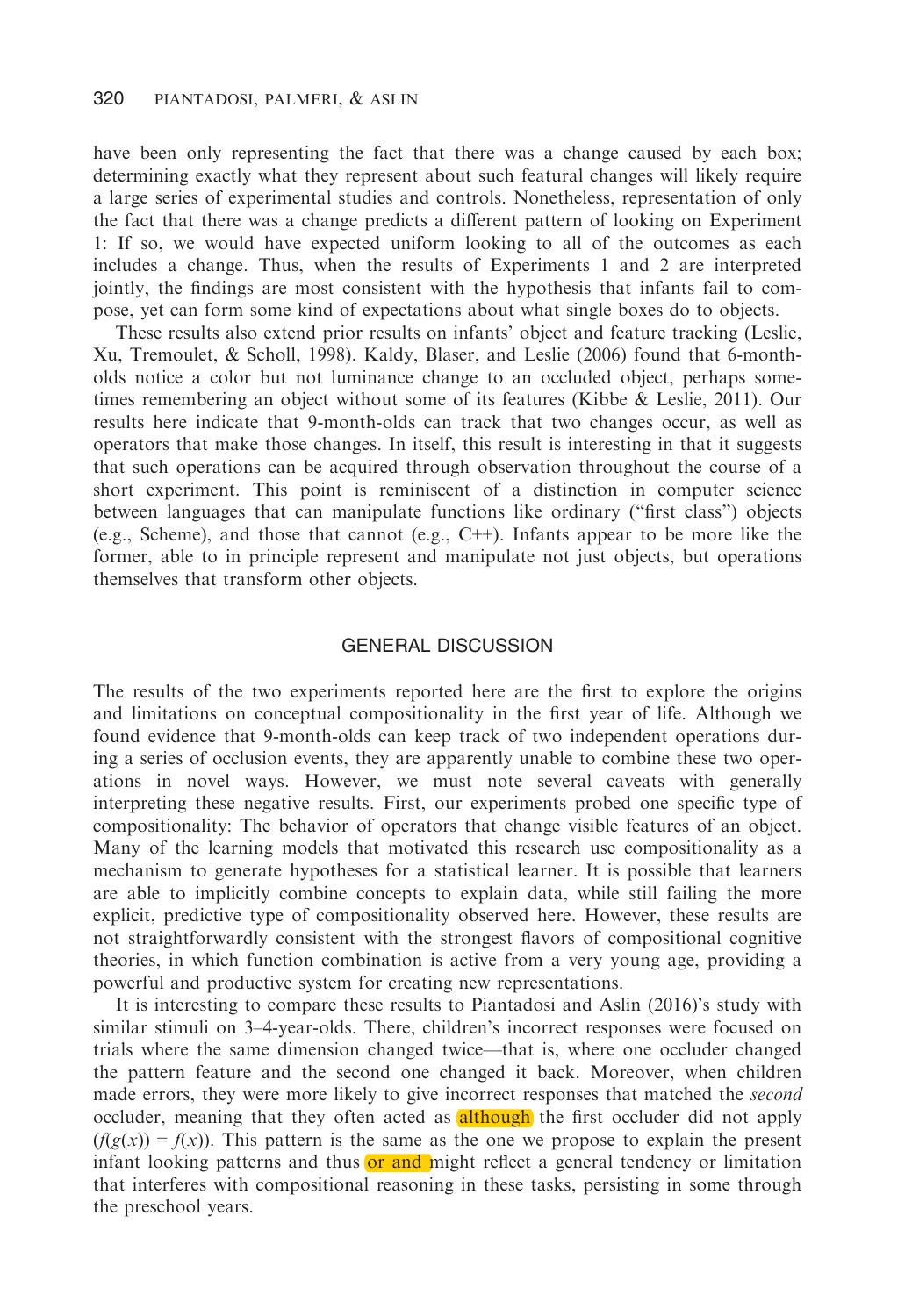It remains to be seen what change after 9 months of age allows preschoolers to generally succeed on similar tasks. If compositional reasoning is roughly in place by 3–4 years, it is plausible that it depends on other developing abilities—for instance, attention, compositional language, or working memory. There is evidence that 6-month-old infants face a short-term memory limitation of perhaps only a single object (Káldy & Leslie, 2005; Pelphrey et al., 2004; Ross-**sheehy**, Oakes, & Luck, 2003), with capacity increasing substantially over infants' first year (Ross-sheehy et al., 2003). It may be that the observed compositional limitations could reflect a rational strategy in the face of the substantial cognitive limitations in early infancy.

More broadly, these results extend previous findings on infants' limited ability to update representations. Infants' failures are somewhat reminiscent of Piaget's classic Anot-B error (Piaget, 1954) in which infants fail to search in one location for an object after it has been hidden several times in a different one (see Marcovitch  $\&$  Zelazo, 1999; Wellman, Cross, Bartsch, & Harris, 1986). More specifically to our paradigm, several prior studies demonstrating similar limitations can be framed as failures of function composition. Wynn (1992) originally demonstrated infants' arithmetic abilities with very small sets (see also Simon, Hespos, & Rochat, 1995): Infants who saw an object added or removed from a small, occluded array of objects correctly expected the correct number of objects when the occluder was removed. If infants form a representation x of the occluded array, this result suggests they are able to update x to  $f(x)$ where f is, for instance, a function that adds a single element to x, assuming that the cardinalities involved are sufficiently small (Feigenson  $\&$  Carey, 2005). However, this updating process appears to be additionally limited by the number of operations performed. Despite the ability of even 5-month-olds to compute  $1 + 1$  and  $2 - 1$ , other results have shown that 7-month-olds (Moher, Tuerk, & Feigenson, 2012) and 10-month-olds (Baillargeon, Miller, & Constantino, 1994) fail on  $1 + 1 + 1$ , which requires updating a representation two times  $(f(x))$  after the initial object has been occluded.4 Analogous to our Experiment 2, infants' failure in these numerical tasks is not about simply performing two operations, but rather performing two operations on the same representation: Uller, Carey, Huntley-Fenner, and Klatt (1999) showed that infants succeed if the two object additions are to different occluders in separate locations. Note that in these studies, although, the operations are a memory update of a number of objects, which may be simpler than our transformations of object properties.

Our findings are closely related to Feigenson and Yamaguchi (2009), who showed that 11-month-olds correctly represented quantities of crackers hidden in buckets when the buckets (A and B) were baited sequentially (e.g., AAB), but not in alternation (ABA) (see also Moher & Feigenson, 2013). Just as in our studies, Feigenson and Yamaguchi (2009) shows that the initial object representation is "overwritten" when accessed the second time. This result is closely related to Kaldy and Leslie (2005)'s "memory span of one" in which 6.5-month-old infants could only identify the last of two objects hidden behind an occluder.

Our results fit in the general framework of these findings, except that the critical representational component for our results is not the number of objects—as the

<sup>4</sup> Interestingly, 10- and 12-month-olds do succeed when choosing a bucket with three sequentially baited crackers over one with two (Feigenson, Carey, & Hauser, 2002), suggesting a developmental trend and/or a difference across experimental paradigms.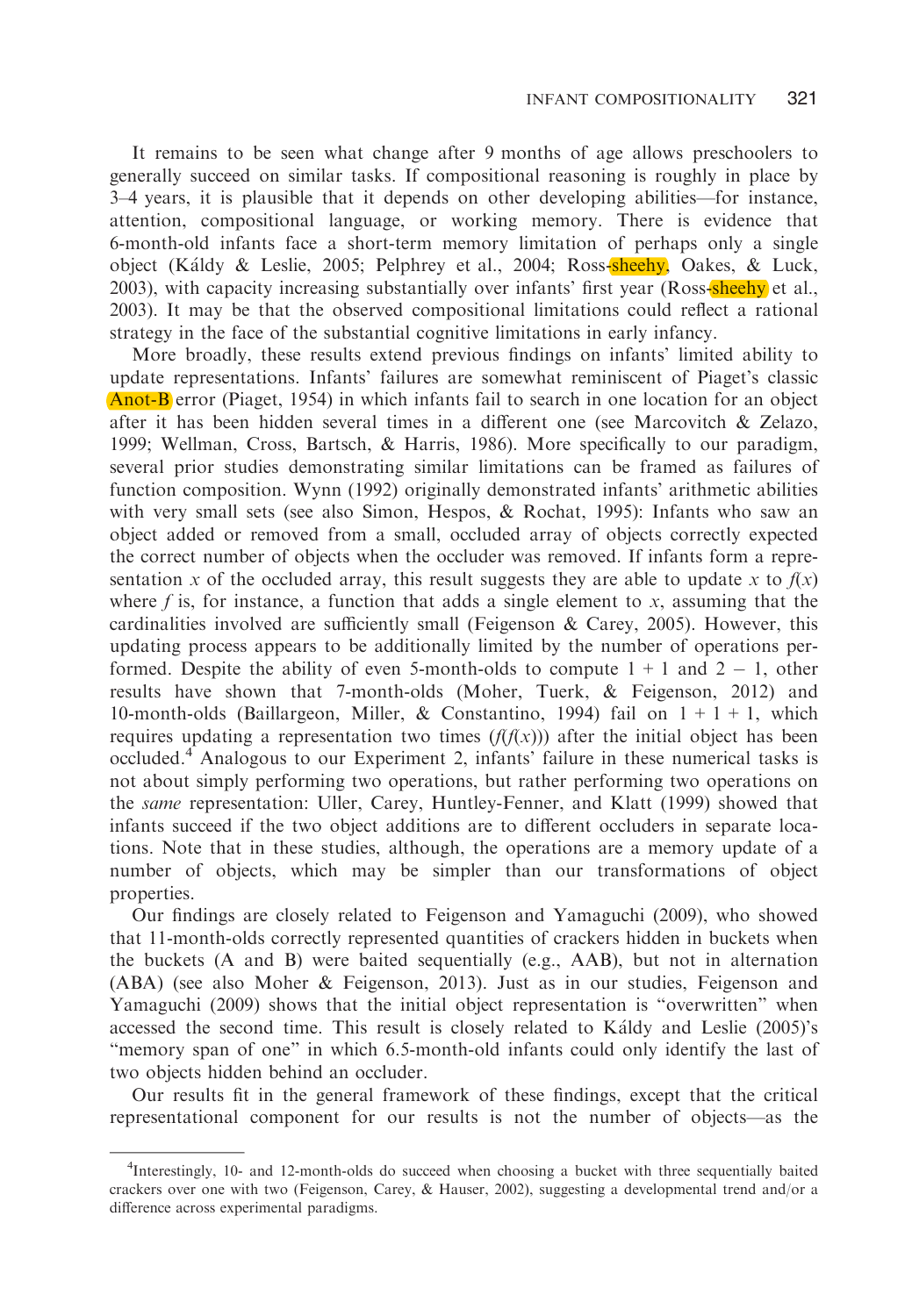experiments only involve one object—but the number of *changes* that take place to a single object's features. This symmetry with other work suggests a common source for infant's limitations across these domains: Infants may have trouble updating a representation of an unobservable (e.g., unseen feature, object, set) more than one time. Doing so requires a level of abstraction beyond what is possible under the memory and conceptual limitations of infancy. If this explanation in terms of memory limitations is correct, it means that infants may succeed on versions of compositional tasks that place lighter demands on memory, perhaps by giving explicit or continued cues to an object's place, motion, or features. Exploring these directions should be an important goal for extensions of this work.

# **CONCLUSION**

These results have provided a first exploration of infants' early compositional capacities. In contrast to prior results with preschoolers (Piantadosi & Aslin, 2016), infants appear unable to compose simple functions that alter an objects' features. Our results in Experiment 2 and the specific pattern of looking times in Experiment 1 suggest that this is not a failure of representing functions themselves. Rather, infants exhibit a consistent way of combining operations that does not accord with our commonsense notion of composition: they expect only the second function to apply  $(f(g(x))) = f(x)$ . We hypothesize that these patterns of results stem from fundamental limitations on updating a representation of a single unseen property, set, or object more than one time, a pattern consistent with prior results on infant object tracking and failures in simple numerical tasks.

#### ACKNOWLEDGMENTS

We'd like to thank Roman Feiman, Celeste Kidd, Noah Goodman, and members of AKlab for helpful discussions about this work. We are grateful to babylab RAs for help scheduling and running subjects in this study. Research reported in this publication was supported by the Eunice Kennedy Shriver National Institute Of Child Health & Human Development of the National Institutes of Health under Award Number F32HD070544 and an NIH research grant to R. Aslin and E. Newport (HD-037082). The content is solely the responsibility of the authors and does not necessarily represent the official views of the National Institutes of Health.

## CONFLICT OF INTEREST

The authors have declared no conflicts of interest for this article.

## **REFERENCES**

Aslin, R. N., & Newport, E. L. (2012). Statistical learning from acquiring specific items to forming general rules. Current Directions in Psychological Science, 21, 170–176.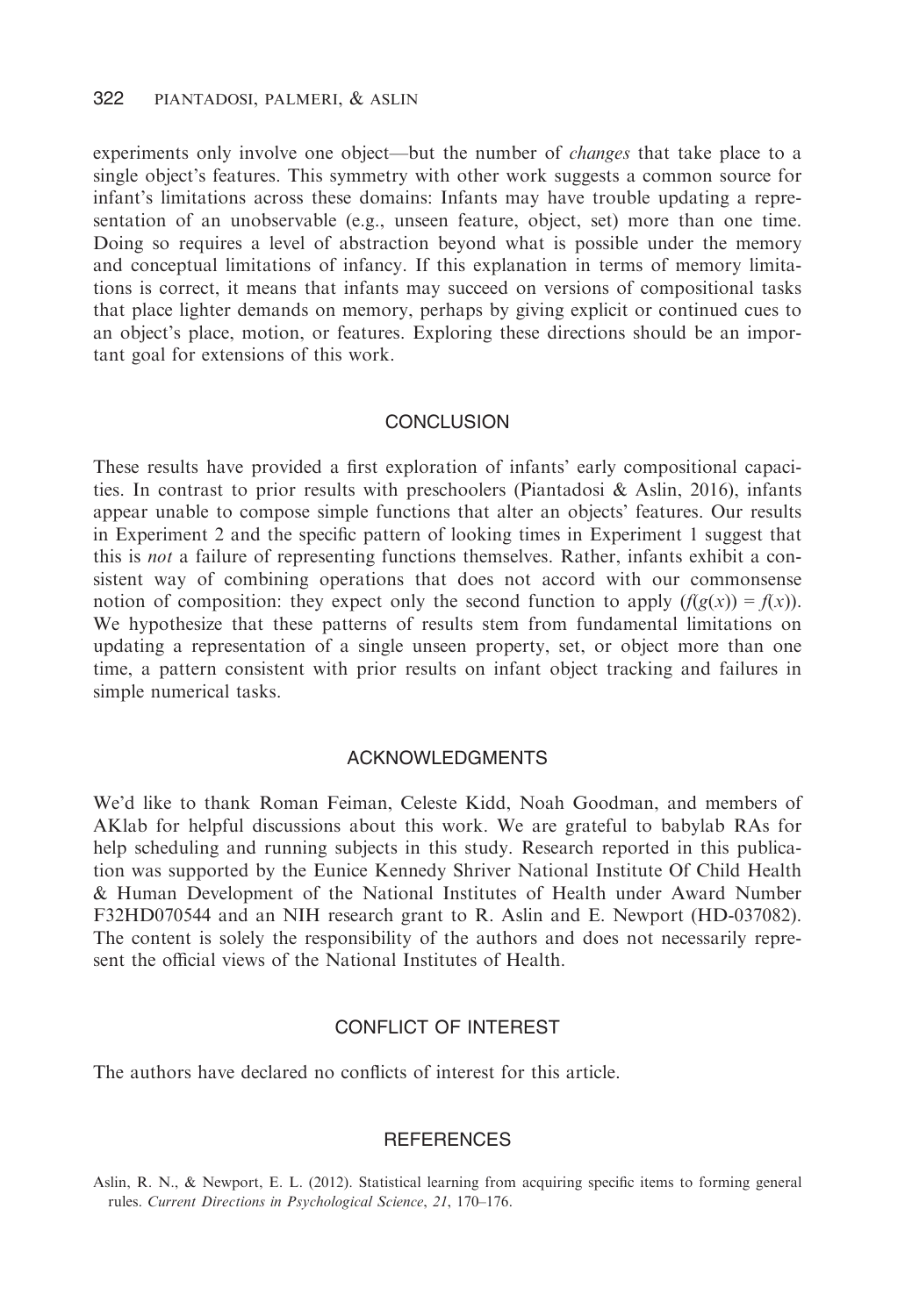- Baillargeon, R., Miller, K., & Constantino, J. (1994). Ten-month-old infants' intuitions about addition. Unpublished manuscript, University of Illinois at Urbana, Champaign, IL.
- Boole, G. (1854). An investigation of the laws of thought: On which are founded the mathematical theories of logic and probabilities. London, UK: Walton and Maberly.
- Chalmers, D. J. (1993). Connectionism and compositionality: Why fodor and pylyshyn were wrong. Didcot, UK: Taylor & Francis.
- Chomsky, N. (1995). The minimalist program (Vol. 28). Cambridge, UK: Cambridge University Press.
- Endress, A. D., & Bonatti, L. L. (2007). Rapid learning of syllable classes from a perceptually continuous speech stream. Cognition, 105, 247–299.
- Feigenson, L., & Carey, S. (2005). On the limits of infants' quantification of small object arrays. Cognition, 97, 295–313.
- Feigenson, L., Carey, S., & Hauser, M. (2002). The representations underlying infants' choice of more: Object files versus analog magnitudes. Psychological Science, 13, 150–156.
- Feigenson, L., & Yamaguchi, M. (2009). Limits on infants' ability to dynamically update object representations. Infancy, 14, 244–262.
- Fodor, J. (1975). The language of thought. Cambridge, MA: Harvard University Press.
- Fodor, J., & McLaughlin, B. P. (1990). Connectionism and the problem of systematicity: Why Smolensky's solution doesn't work. Cognition, 35, 183-204.
- Fodor, J., & Pylyshyn, Z. (1988). Connectionism and cognitive architecture: A critical analysis, Connections and symbols. Cognition, 28, 3–71.
- Frege, G. (1892). "On Sense and Reference" ["Über Sinn und Bedeutung"], Zeitschrift für Philosophie und philosophische Kritik, 100(1892), 25–50.
- Gelman, A., & Hill, J. (2007). Data analysis using regression and multilevel/hierarchical models. Cambridge, UK: Cambridge University Press.
- Goodman, N., Tenenbaum, J., Feldman, J., & Griffiths, T. (2008). A rational analysis of rulebased concept learning. Cognitive Science, 32(1), 108-154.
- Goodman, N., Ullman, T., & Tenenbaum, J. (2009). Learning a theory of causality. In Proceedings of the 31st annual conference of the cognitive science society (pp. 2188–2193).
- Grubbs, F. E. (1950). Sample criteria for testing outlying observations. The Annals of Mathematical Statistics, 21(1), 27–58.
- Kaldy, Z., Blaser, E. A., & Leslie, A. M. (2006). A new method for calibrating perceptual salience across dimensions in infants: The case of color vs. luminance. *Developmental Science*, 9, 482–489.
- Kaldy, Z., & Leslie, A. M. (2005). A memory span of one? Object identification in 6.5-month-old infants. Cognition, 97, 153–177.
- Katz, Y., Goodman, N., Kersting, K., Kemp, C., & Tenenbaum, J. (2008). Modeling semantic cognition as logical dimensionality reduction. In Proceedings of thirtieth annual meeting of the cognitive science society.
- Kemp, C., Goodman, N., & Tenenbaum, J. (2008). Learning and using relational theories. Advances in Neural Information Processing Systems, 20, 753–760.
- Kibbe, M. M., & Leslie, A. M. (2011). What do infants remember when they forget? Location and identity in 6-month-olds' memory for objects. Psychological Science, 22(12), 1500–1505.
- Kidd, C., Piantadosi, S. T., & Aslin, R. (2012). The Goldilocks effect: Human infants allocate attention to visual sequences that are neither too simple nor too complex. PLoS One, 7, e36399.
- Leslie, A. M., Xu, F., Tremoulet, P. D., & Scholl, B. J. (1998). Indexing and the object concept: Developing 'what' and 'where' systems. Trends in Cognitive Sciences, 2(1), 10–18.
- Marcovitch, S., & Zelazo, P. D. (1999). The A-not-B error: Results from a logistic meta-analysis. Child Development, 70(6), 1297–1313.
- Moher, M., & Feigenson, L. (2013). Factors influencing infants' ability to update object representations in memory. Cognitive Development, 28, 272-289.
- Moher, M., Tuerk, A. S., & Feigenson, L. (2012). Seven-month old infants chunk items in working memory. Journal of Experimental Child Psychology, 112, 361–377.
- Pelphrey, K. A., Reznick, J. S., Goldman, B. D., Sasson, N., Morrow, J., Donahoe, A., & Hodgson, K. (2004). Development of visuospatial short-term memory in the second half of the 1st year. Developmental Psychology, 40, 836–850.

Piaget, J. (1954). Construction of reality in the child (Vol. 20). Abingdon, UK: Routledge.

Piantadosi, S. T. (2011). Learning and the language of thought. Unpublished doctoral dissertation, MIT. Available from<http://colala.bcs.rochester.edu/papers/piantadosi thesis.pdf>